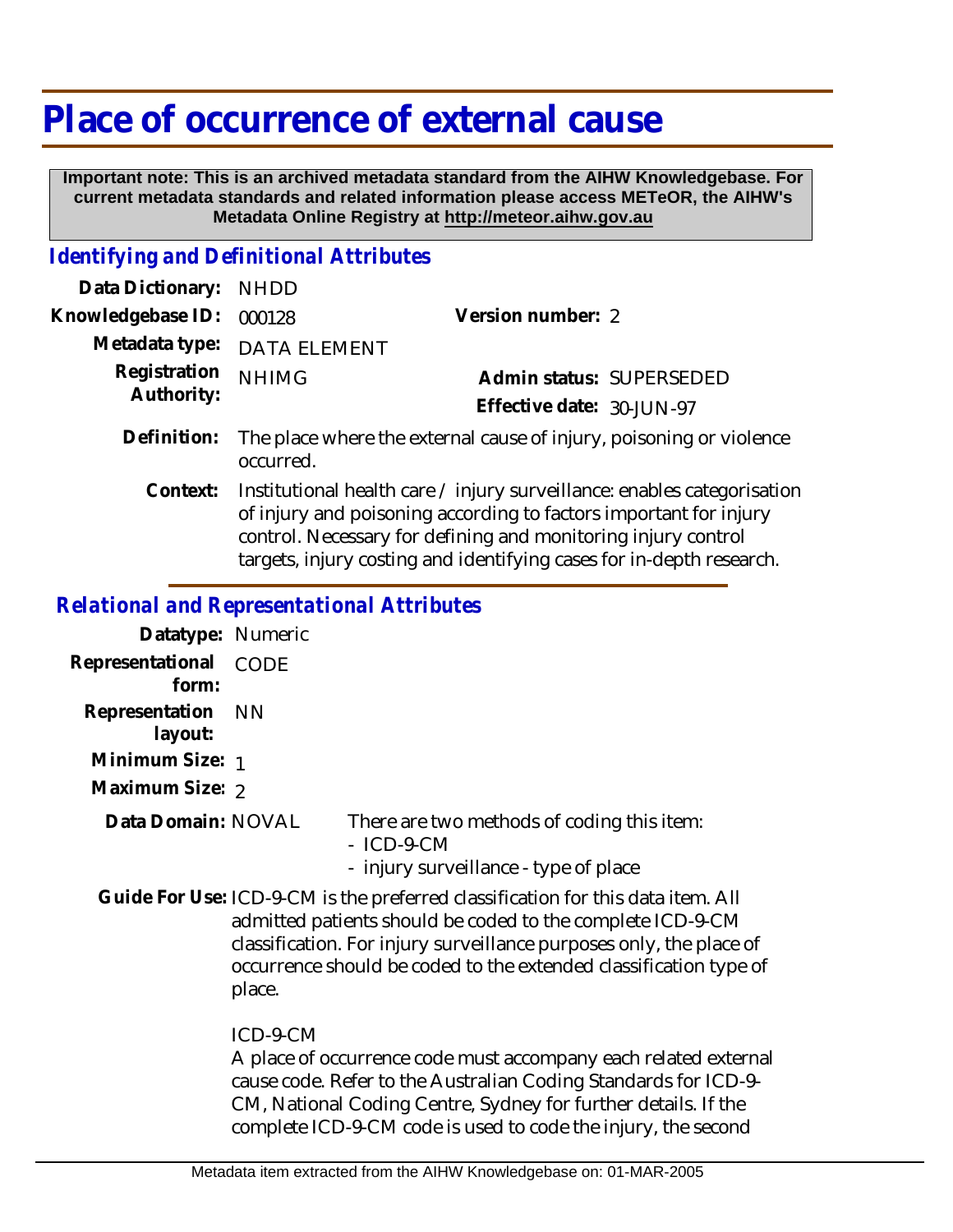classification is not applicable.

Injury surveillance - type of place

Select the code which best characterises the type of place where the person was situated when injury occurred on the basis of the information available at the time is recorded. If two or more categories are judged to be equally appropriate, select the one that comes first in the code list.

Related metadata: is used in conjunction with Principal diagnosis - ICD-9-CM code version 2

> is used in conjunction with Additional diagnosis - ICD-9-CM code version 3

is used in conjunction with External cause - major external cause version 3

is used in conjunction with External cause - human intent version 3 has been superseded by Place of occurrence of external cause of injury - non-admitted patient version 3

is used in conjunction with Narrative description of injury event version 1

is used in conjunction with Bodily location of main injury version 1 is used in conjunction with Activity when injured version 1 is used in conjunction with External cause - admitted patient - ICD-

9-CM code version 3

### *Administrative Attributes*

**Source Document:**

| Source Organisation: National Health Data Committee            |
|----------------------------------------------------------------|
| National Centre for Classification in Health                   |
| AIHW National Injury Surveillance Unit                         |
| National Data Standards for Injury Surveillance Advisory Group |
|                                                                |

Comments: This data item has been modified to recognise the use of this information in injury surveillance. There has been no change to the coding requirements for patients admitted to hospital. The addition of an extended classification has been necessary to cater for the information requirements of the wide range of settings undertaking injury surveillance.

> Place of occurrence for injury surveillance (type of place) has been extended to improve the identification of some important places where injuries occur. This also enables linking of the classification with ICD-10. Use of the number '0' has been avoided to ensure there are fewer problems with the data collection. This item will be reviewed when ICD-10 is adopted.